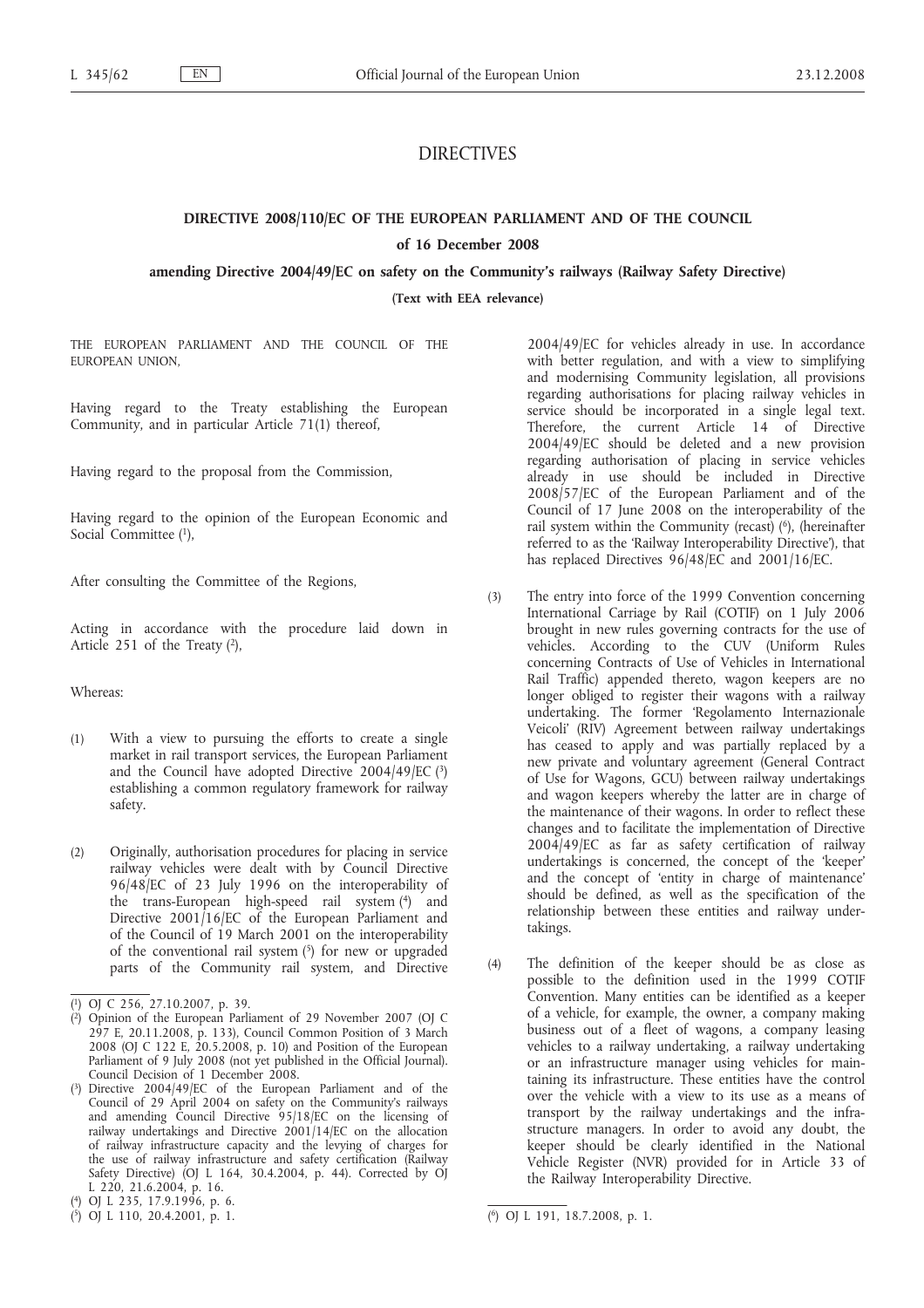- (5) In order to ensure consistency with existing railway legislation and avoid undue burden, Member States should be allowed to exclude heritage, museum and tourist railways from the scope of this Directive.
- (6) Before a vehicle is placed in service or used on the network, an entity in charge of its maintenance should be identified in the NVR. A railway undertaking, an infrastructure manager or a keeper could be an entity in charge of maintenance.
- (7) Member States should be allowed to fulfil the obligations to identify the entity in charge of maintenance and to certify it through alternative measures in the case of vehicles registered in a third country and maintained according to the law of that country, vehicles which are used on networks or lines the track gauge of which is different from that of the main rail network within the Community and for which the requirement to identify an entity in charge of maintenance is ensured alternatively by international agreements with third countries and vehicles used by heritage, museum and tourist railways or military equipment and special transport requiring an ad hoc national safety authority permit to be delivered prior to the service. In these situations the relevant Member State should be allowed to accept vehicles on the network for which it is competent without an entity in charge of maintenance being assigned to these vehicles or without such an entity being certified. However, such derogations should be subject to formal decisions of the relevant Member State and be analysed by the European Railway Agency (hereinafter referred to as the 'Agency') in the context of its report on safety performance.
- (8) When a railway undertaking or infrastructure manager uses a vehicle for which no entity in charge of maintenance is registered or for which the entity in charge of maintenance is not certified, it should control all risks associated with the use of such a vehicle. The capacity to control such risks should be demonstrated by the railway undertaking or the infrastructure manager through the certification of their safety management system and, where applicable, through their safety certification or authorisation.
- (9) For freight wagons, the entity in charge of maintenance should be certified according to a system to be developed by the Agency and to be adopted by the Commission. Where the entity in charge of maintenance is a railway undertaking or an infrastructure manager, this certification should be included in the procedure for safety certification or authorisation. The certificate delivered to such an entity would guarantee that the maintenance requirements of this Directive are met for any freight wagon of which it is in charge. This certificate should be valid in the whole Community and should be delivered by a body able to audit the maintenance

system set up by such entities. As freight wagons are frequently used in international traffic and as an entity in charge of maintenance may want to use workshops established in more than one Member State, the certification body should be able to perform its controls in the whole Community.

- (10) Maintenance requirements are being developed in the context of the Railway Interoperability Directive, in particular as part of the 'rolling stock' technical specifications for interoperability (TSIs). As a result of the entry into force of this Directive there is a need to ensure coherence between these TSIs and the certification requirements for the entity in charge of maintenance to be adopted by the Commission. The Commission will achieve this by modifying, where appropriate, the relevant TSIs using the procedure envisaged by the Railway Interoperability Directive.
- (11) Since the objective of this Directive, namely further developing and improving safety on the Community's railways, cannot be sufficiently achieved by the Member States and can therefore, by reason of the scale of the action, be better achieved at Community level, the Community may adopt measures, in accordance with the principle of subsidiarity as set out in Article 5 of the Treaty. In accordance with the principle of proportionality, as set out in that Article, this Directive does not go beyond what is necessary in order to achieve that objective.
- (12) The measures necessary for the implementation of Directive 2004/49/EC should be adopted in accordance with Council Decision 1999/468/EC of 28 June 1999 laying down the procedures for the exercise of implementing powers conferred on the Commission (1).
- (13) In particular, the Commission should be empowered to revise and adapt the Annexes to Directive 2004/49/EC, to adopt and revise common safety methods and common safety targets, and also to establish a maintenance certification system. Since those measures are of general scope and are designed to amend nonessential elements of Directive 2004/49/EC, inter alia, by supplementing it with new non-essential elements, they must be adopted in accordance with the regulatory procedure with scrutiny provided for in Article 5a of Decision 1999/468/EC.
- (14) A Member State which has no railway system and which does not envisage having one in the near future, would be under a disproportionate and pointless obligation if it had to transpose and implement this Directive. Therefore, such a Member State should be exempted, for as long as it has no railway system, from the obligation to transpose and implement this Directive.

<sup>(</sup> 1) OJ L 184, 17.7.1999, p. 23.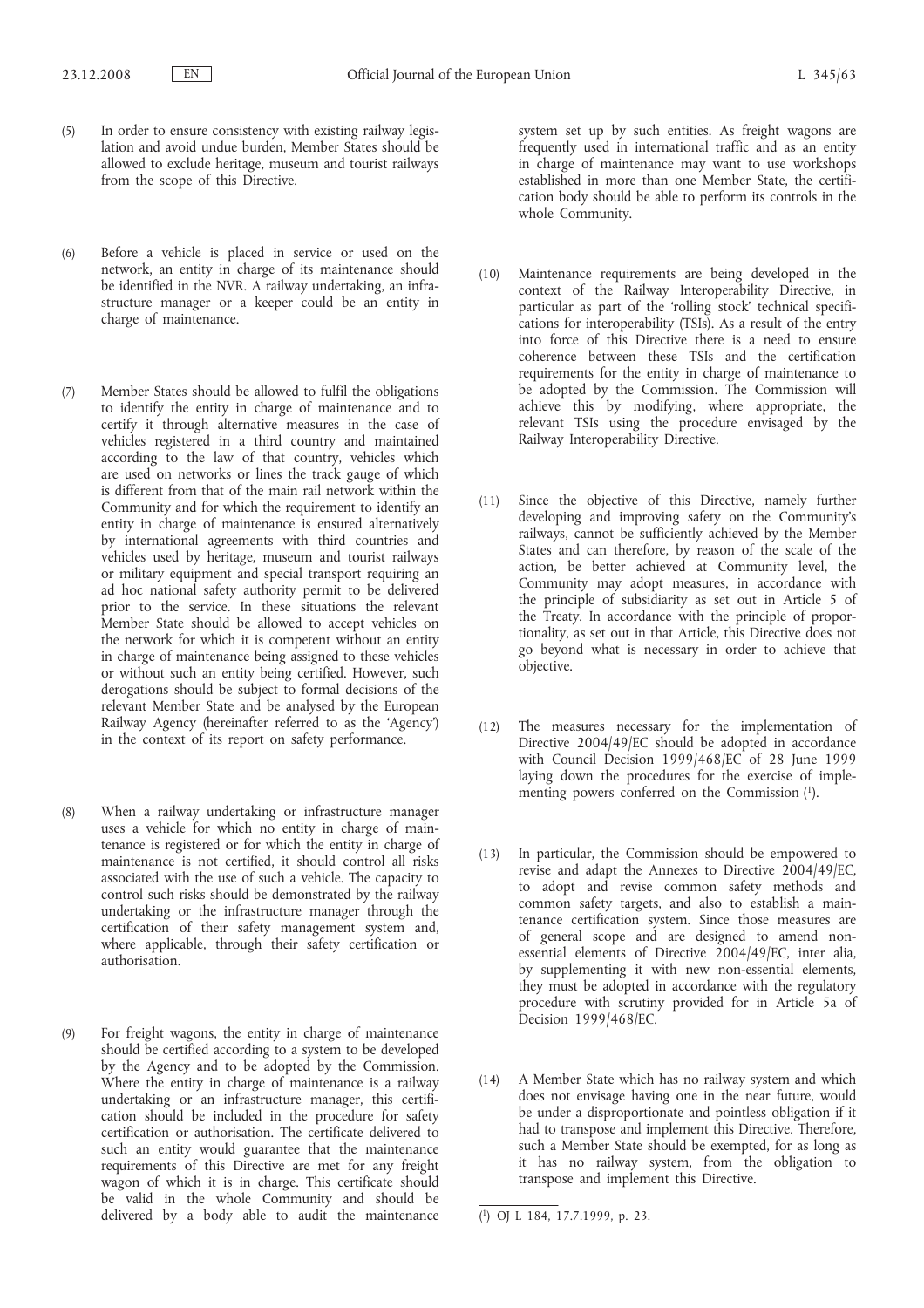- (15) In accordance with point 34 of the Interinstitutional Agreement on better law-making (1), Member States are encouraged to draw up, for themselves and in the interests of the Community, their own tables illustrating, as far as possible, the correlation between this Directive and the transposition measures, and make them public.
- (16) Directive 2004/49/EC should therefore be amended accordingly,

HAVE ADOPTED THIS DIRECTIVE:

# *Article 1*

## **Amendments**

Directive 2004/49/EC is hereby amended as follows:

- 1. the following points shall be added to Article 2(2):
	- '(d) heritage vehicles that run on national networks provided that they comply with national safety rules and regulations with a view to ensuring safe circulation of such vehicles;
	- (e) heritage, museum and tourist railways that operate on their own network, including workshops, vehicles and staff.';
- 2. the following points shall be added to Article 3:
	- '(s) "keeper" means the person or entity that, being the owner of a vehicle or having the right to use it, exploits the vehicle as a means of transport and is registered as such in the National Vehicle Register (NVR) provided for in Article 33 of Directive 2008/57/EC of the European Parliament and of the Council of 17 June 2008 on the interoperability of the rail system within the Community (recast) (\*), (hereinafter referred to as the "Railway Interoperability Directive");
	- (t) "entity in charge of maintenance" means an entity in charge of maintenance of a vehicle, and registered as such in the NVR;
	- (u) "vehicle" means a railway vehicle suitable for circulation on its own wheels on railway lines, with or without traction. A vehicle is composed of one or more structural and functional subsystems or parts of such subsystems.
	- (\*) OJ L 191, 18.7.2008, p. 1.';

**\_\_\_\_\_\_\_\_\_\_\_**

- 3. in Article 4(4) the term 'wagon keeper' shall be replaced by 'keeper';
- 4. Article 5(2) shall be replaced by the following:

'2. Before 30 April 2009 Annex I shall be revised, in particular to incorporate therein the common definitions of the CSIs and the common methods for calculating accident costs. This measure, designed to amend non-essential elements of this Directive, shall be adopted in accordance with the regulatory procedure with scrutiny referred to in Article  $27(\tilde{2}a)$ .';

- 5. Article 6 shall be amended as follows:
	- (a) paragraph 1 shall be replaced by the following:

'1. An initial series of CSMs covering, as a minimum, the methods described in paragraph 3(a) shall be adopted by the Commission before 30 April 2008. They shall be published in the *Official Journal of the European Union*.

A second series of CSMs covering the remaining methods described in paragraph 3 shall be adopted by the Commission before 30 April 2010. They shall be published in the *Official Journal of the European Union*.

These measures, designed to amend non-essential elements of this Directive by supplementing it, shall be adopted in accordance with the regulatory procedure with scrutiny referred to in Article 27(2a).';

- (b) point (c) of paragraph 3 shall be replaced by the following:
	- '(c) as far as they are not yet covered by TSIs, methods to check that the structural subsystems of the railway system are operated and maintained in accordance with the relevant essential with the relevant essential requirements.';
- (c) paragraph 4 shall be replaced by the following:

'4. The CSMs shall be revised at regular intervals, taking into account the experience gained from their application and the global development of railway safety and the obligations on Member States as laid down in Article 4(1). This measure, designed to amend non-essential elements of this Directive, inter alia, by supplementing it, shall be adopted in accordance with the regulatory procedure with scrutiny referred to in Article  $27(2a)$ .

<sup>(</sup> 1) OJ C 321, 31.12.2003, p. 1.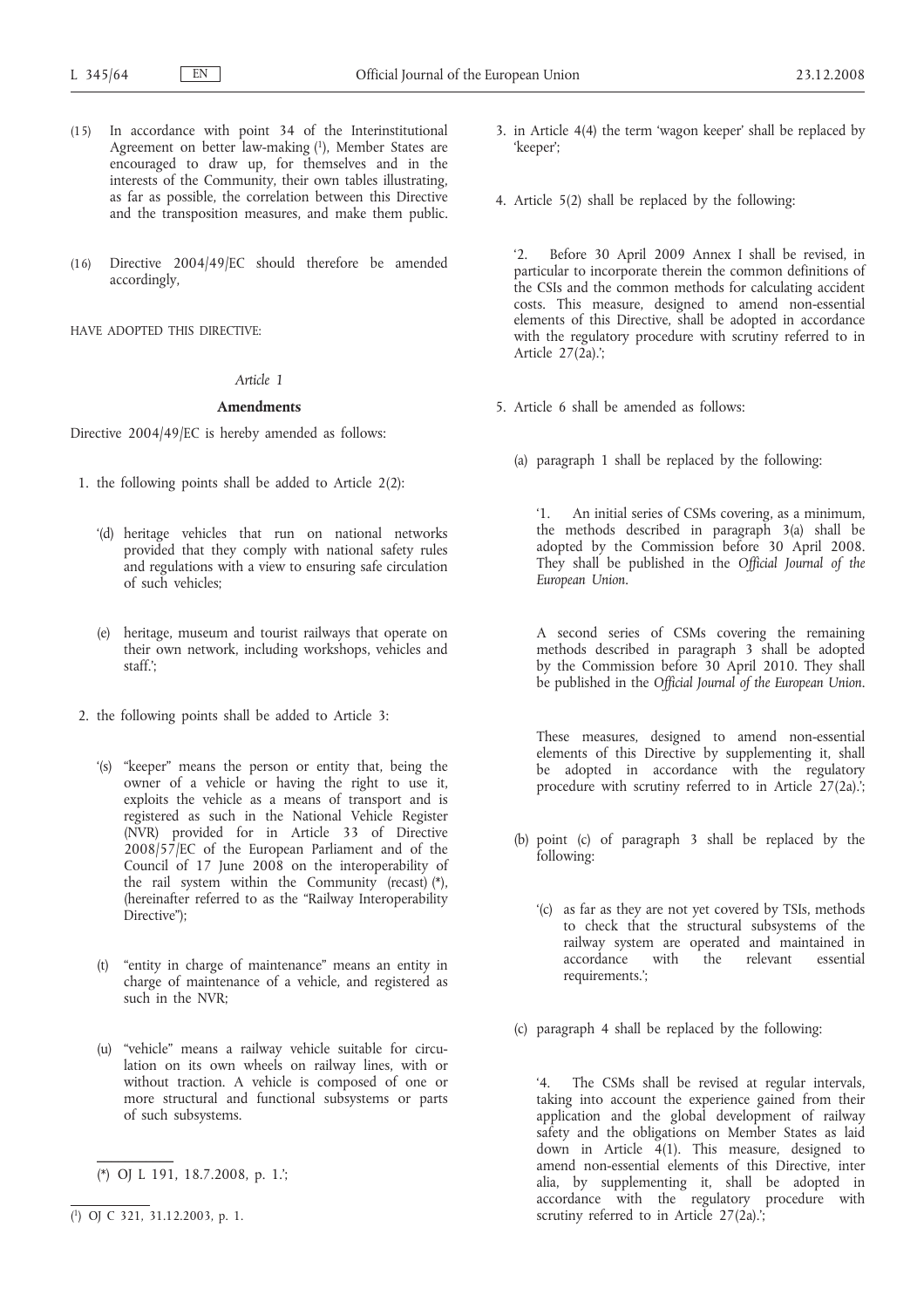6. Article 7 shall be amended as follows:

(a) the first and second subparagraphs of paragraph 3 shall be replaced by the following:

'3. The first set of draft CSTs shall be based on an examination of existing targets and safety performance in the Member States and shall ensure that the current safety performance of the rail system is not reduced in any Member State. It shall be adopted by the Commission before 30 April 2009 and shall be published in the *Official Journal of the European Union*. This measure, designed to amend non-essential elements of this Directive, inter alia, by supplementing it, shall be adopted in accordance with the regulatory procedure with scrutiny referred to in Article 27(2a).

The second set of draft CSTs shall be based on the experience gained from the first set of CSTs and their implementation. It shall reflect any priority areas where safety needs to be further improved. It shall be adopted by the Commission before 30 April 2011 and shall be published in the *Official Journal of the European Union*. This measure, designed to amend non-essential elements of this Directive, inter alia, by supplementing it, shall be adopted in accordance with the regulatory procedure with scrutiny referred to in Article 27(2a).';

(b) paragraph 5 shall be replaced by the following:

'5. The CSTs shall be revised at regular intervals, taking into account the global development of railway safety. This measure, designed to amend non-essential elements of this Directive, inter alia, by supplementing it, shall be adopted in accordance with the regulatory procedure with scrutiny referred to in Article 27(2a).;

- 7. Article 10 shall be amended as follows:
	- (a) the second subparagraph of paragraph 1 shall be replaced by the following:

'The purpose of the safety certificate is to provide evidence that the railway undertaking has established its safety management system and can meet requirements laid down in TSIs and other relevant Community legislation and in national safety rules in order to control risks and provide transport services safely on the network.';

(b) point (b) of paragraph 2 shall be replaced by the following:

- '(b) certification confirming acceptance of the provisions adopted by the railway undertaking to meet specific requirements necessary for the safe supply of its services on the relevant network. These requirements may concern the application of the TSIs and national safety rules, including the network operating rules, acceptance of staff certificates and authorisation to operate vehicles used by railway undertakings. The certification shall be based on documentation submitted by the railway undertaking as described in Annex IV.';
- 8. the following Article shall be inserted:

# *'Article 14a*

# **Maintenance of vehicles**

1. Each vehicle, before it is placed in service or used on the network, shall have an entity in charge of maintenance assigned to it and this entity shall be registered in the NVR in accordance with Article 33 of the Railway Interoperability Directive.

2. A railway undertaking, an infrastructure manager or a keeper may be an entity in charge of maintenance.

3. Without prejudice to the responsibility of the railway undertakings and infrastructure managers for the safe operation of a train as provided for in Article 4, the entity shall ensure that the vehicles for which it is in charge of maintenance are in a safe state of running by means of a system of maintenance. To this end, the entity in charge of maintenance shall ensure that vehicles are maintained in accordance with:

- (a) the maintenance file of each vehicle;
- (b) the requirements in force including maintenance rules and TSI provisions.

The entity in charge of maintenance shall carry out the maintenance itself or make use of contracted maintenance workshops.

4. In the case of freight wagons, each entity in charge of maintenance shall be certified by a body accredited or recognised in accordance with paragraph 5, or by a national safety authority. The accreditation process shall be based on criteria of independence, competence and impartiality, such as the relevant EN 45 000 series European standards. The recognition process shall also be based on criteria of independence, competence and impartiality.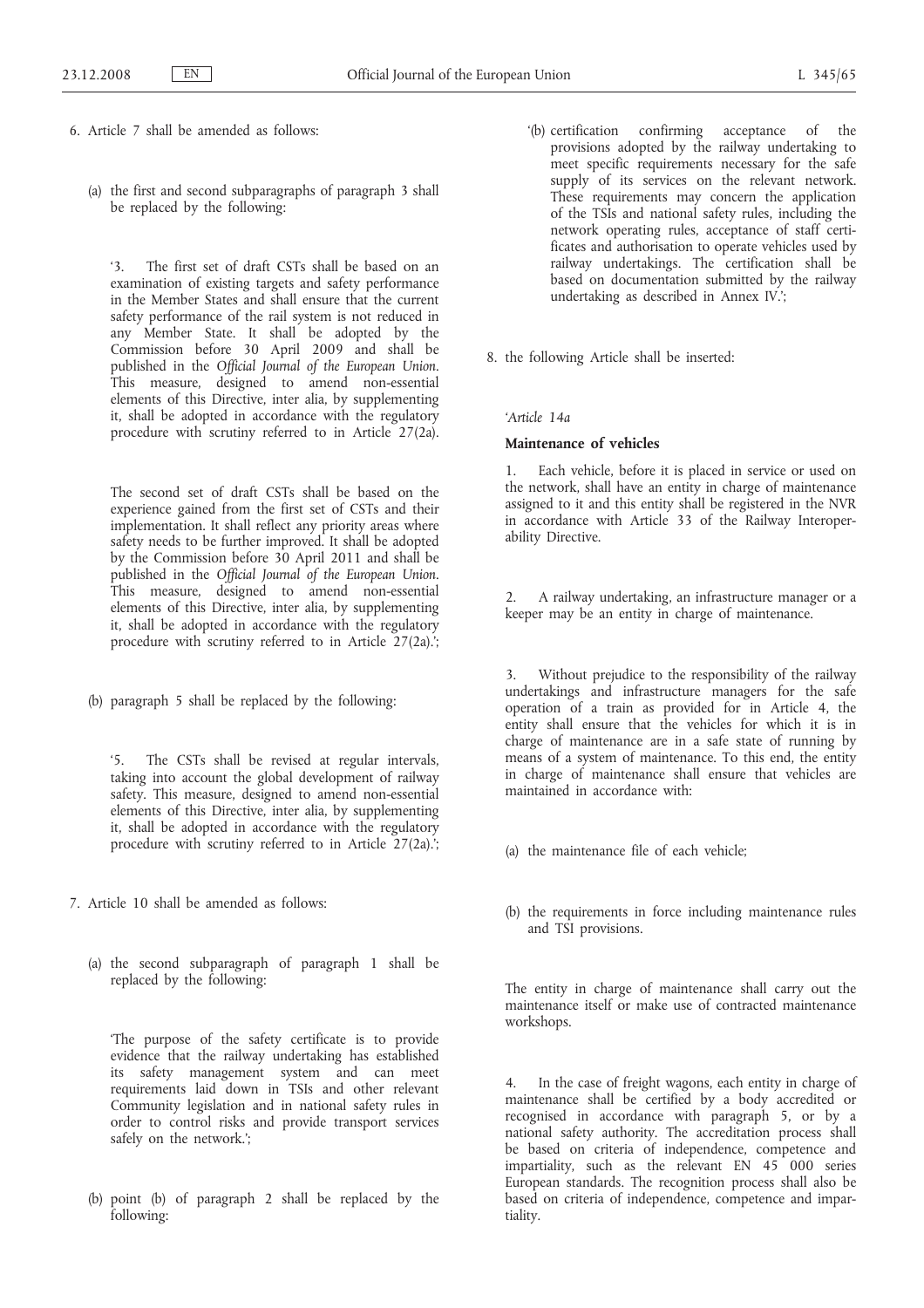Where the entity in charge of maintenance is a railway undertaking or an infrastructure manager, compliance with the requirements to be adopted under paragraph 5 shall be checked by the relevant national safety authority pursuant to the procedures referred to in Articles 10 or 11 and shall be confirmed on the certificates specified in those procedures.

5. Based on a recommendation by the Agency, the Commission shall, by 24 December 2010, adopt a measure establishing a system of certification of the entity in charge of maintenance for freight wagons. Certificates granted in accordance with this system shall confirm compliance with the requirements referred to in paragraph 3.

The measure shall include the requirements concerning:

- (a) the maintenance system established by the entity;
- (b) the format and validity of the certificate granted to the entity;
- (c) the criteria for accreditation or recognition of body or bodies responsible for issuing certificates and ensuring controls necessary for the functioning of the certification system;
- (d) the date of application of the certification system, including a transition period of one year for existing entities in charge of maintenance.

This measure, designed to amend non-essential elements of this Directive, by supplementing it, shall be adopted in accordance with the regulatory procedure with scrutiny referred to in Article 27(2a).

Based on a recommendation by the Agency, the Commission shall, by 24 December 2018 review this measure in order to include all vehicles and to update, if necessary, the certification system applicable to freight wagons.

6. The certificates granted in accordance with paragraph 5 shall be valid throughout the Community.

7. The Agency shall evaluate the certification process implemented in accordance with paragraph 5 by submitting a report to the Commission, no later than three years after the entry into force of the relevant measure.

8. Member States may decide to fulfil the obligations to identify the entity in charge of maintenance and to certify it through alternative measures, in the following cases:

- (a) vehicles registered in a third country and maintained according to the law of that country;
- (b) vehicles which are used on networks or lines the track gauge of which is different from that of the main rail network within the Community and for which fulfilment of the requirements referred to in paragraph 3 are ensured by international agreements with third countries:
- (c) vehicles identified in Article 2(2), and military equipment and special transport requiring an ad hoc national safety authority permit to be delivered prior to the service. In this case derogations shall be granted for periods not longer than five years.

Such alternative measures shall be implemented through derogations to be granted by the relevant national safety authority:

- (a) when registering vehicles pursuant to Article 33 of the Railway Interoperability Directive, as far as the identification of the entity in charge of maintenance is concerned;
- (b) when delivering safety certificates and authorisations to railway undertakings and infrastructure managers pursuant to Articles 10 and 11 of this Directive, as far as the identification or certification of the entity in charge of maintenance is concerned.

Such derogations shall be identified and justified in the annual safety report referred to in Article 18 of this Directive. Where it appears that undue safety risks are being taken on the Community rail system, the Agency shall immediately inform the Commission thereof. The Commission shall make contact with the parties involved and, where appropriate, request the Member State to withdraw its derogation decision.';

- 9. Article 16(2) shall be amended as follows:
	- (a) point (a) shall be replaced by the following:
		- '(a) authorising the placing in service of the structural subsystems constituting the rail system in accordance with Article 15 of the Railway Interoperability Directive and checking that they are operated and maintained in accordance with the relevant essential requirements;';